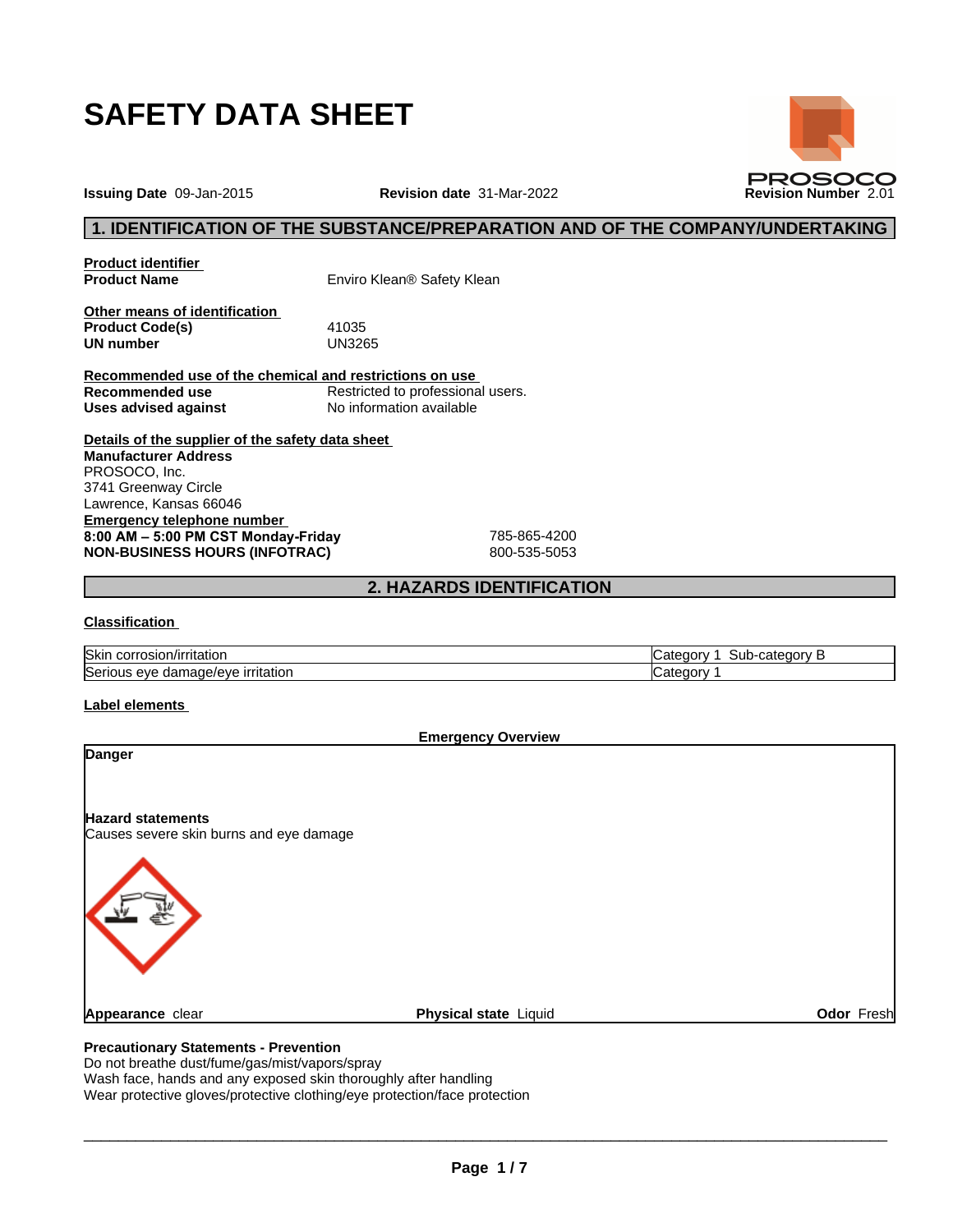#### **Precautionary Statements - Response**

Immediately call a POISON CENTER or doctor/physician

IF IN EYES: Rinse cautiously with water for several minutes. Remove contact lenses, if present and easy to do. Continue rinsing Immediately call a POISON CENTER or doctor/physician

 $\_$  ,  $\_$  ,  $\_$  ,  $\_$  ,  $\_$  ,  $\_$  ,  $\_$  ,  $\_$  ,  $\_$  ,  $\_$  ,  $\_$  ,  $\_$  ,  $\_$  ,  $\_$  ,  $\_$  ,  $\_$  ,  $\_$  ,  $\_$  ,  $\_$  ,  $\_$  ,  $\_$  ,  $\_$  ,  $\_$  ,  $\_$  ,  $\_$  ,  $\_$  ,  $\_$  ,  $\_$  ,  $\_$  ,  $\_$  ,  $\_$  ,  $\_$  ,  $\_$  ,  $\_$  ,  $\_$  ,  $\_$  ,  $\_$  ,

IF ON SKIN (or hair): Remove/Take off immediately all contaminated clothing. Rinse skin with water/shower Wash contaminated clothing before reuse

IF INHALED: Remove victim to fresh air and keep at rest in a position comfortable for breathing

Immediately call a POISON CENTER or doctor/physician

IF SWALLOWED: Rinse mouth. DO NOT induce vomiting

#### **Precautionary Statements - Storage**

Store locked up

#### **Precautionary Statements - Disposal**

Dispose of contents/container to an approved waste disposal plant

#### **Hazards not otherwise classified (HNOC)**

## **Other information**

• May be harmful if swallowed

2% of the mixture consists of ingredient(s) of unknown toxicity

## **3. COMPOSITION/INFORMATION ON INGREDIENTS**

| Chemical name                          | CAS No.     | Weight-%  | <b>Trade Secret</b> |
|----------------------------------------|-------------|-----------|---------------------|
| Water                                  | 7732-18-5   | $30 - 60$ |                     |
| Organic Salt                           | Proprietary | $30 - 60$ |                     |
| <b>Proprietary Cationic surfactant</b> | Undisclosed |           |                     |

\* The exact percentage (concentration) of composition has been withheld as a trade secret.

# **4. FIRST AID MEASURES**

| Description of first aid measures                           |                                                                                                                                                                                                     |
|-------------------------------------------------------------|-----------------------------------------------------------------------------------------------------------------------------------------------------------------------------------------------------|
| <b>General advice</b>                                       | Immediate medical attention is required.                                                                                                                                                            |
| Eye contact                                                 | Immediate medical attention is required. Rinse immediately with plenty of water, also under<br>the eyelids, for at least 15 minutes. Keep eye wide open while rinsing. Do not rub affected<br>area. |
| <b>Skin Contact</b>                                         | Immediate medical attention is required. Wash off immediately with soap and plenty of<br>water while removing all contaminated clothes and shoes.                                                   |
| <b>Inhalation</b>                                           | Remove to fresh air. Call a physician or poison control center immediately. If not breathing,<br>give artificial respiration. If breathing is difficult, give oxygen.                               |
| Ingestion                                                   | Do NOT induce vomiting. Rinse mouth. Drink plenty of water. Never give anything by mouth<br>to an unconscious person. Call a physician or poison control center immediately.                        |
| Self-protection of the first aider                          | Use personal protective equipment as required. Avoid contact with skin, eyes or clothing.                                                                                                           |
| Most important symptoms and effects, both acute and delayed |                                                                                                                                                                                                     |
| <b>Symptoms</b>                                             | The product causes burns of eyes, skin and mucous membranes.                                                                                                                                        |
|                                                             | Indication of any immediate medical attention and special treatment needed                                                                                                                          |
| Note to physicians                                          | Product is a corrosive material. Use of gastric lavage or emesis is contraindicated.<br>Possible perforation of stomach or esophagus should be investigated. Do not give                            |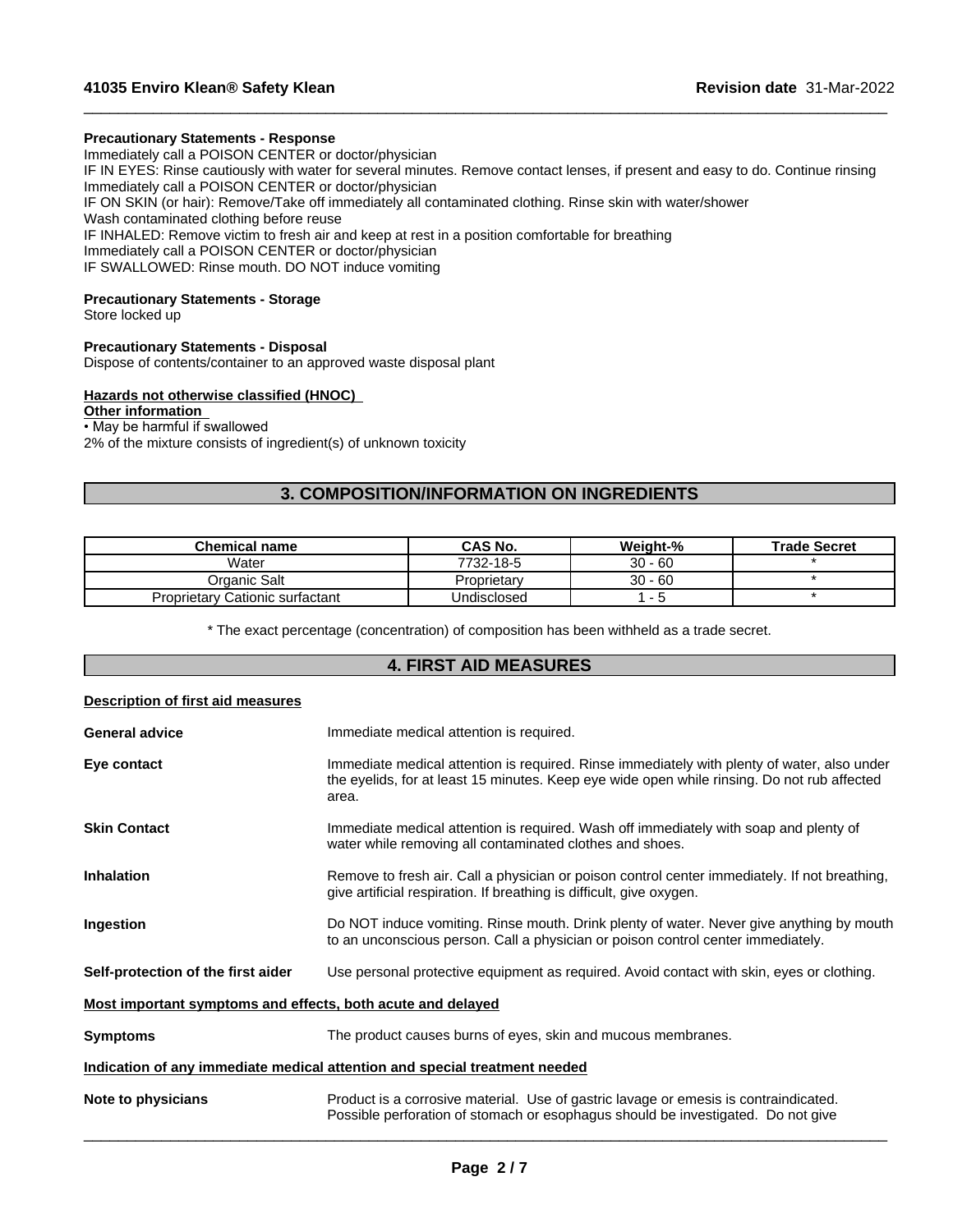chemical antidotes. Asphyxia from glottal edema may occur. Marked decrease in blood pressure may occur with moist rales, frothy sputum, and high pulse pressure. Treat symptomatically.

 $\_$  ,  $\_$  ,  $\_$  ,  $\_$  ,  $\_$  ,  $\_$  ,  $\_$  ,  $\_$  ,  $\_$  ,  $\_$  ,  $\_$  ,  $\_$  ,  $\_$  ,  $\_$  ,  $\_$  ,  $\_$  ,  $\_$  ,  $\_$  ,  $\_$  ,  $\_$  ,  $\_$  ,  $\_$  ,  $\_$  ,  $\_$  ,  $\_$  ,  $\_$  ,  $\_$  ,  $\_$  ,  $\_$  ,  $\_$  ,  $\_$  ,  $\_$  ,  $\_$  ,  $\_$  ,  $\_$  ,  $\_$  ,  $\_$  ,

## **5. FIRE-FIGHTING MEASURES**

#### **Suitable Extinguishing Media**

Use extinguishing measures that are appropriate to local circumstances and the surrounding environment.

**Unsuitable Extinguishing Media** Caution: Use of water spray when fighting fire may be inefficient.

#### **Specific hazards arising from the chemical**

The product causes burns of eyes, skin and mucous membranes. Thermal decomposition can lead to release of irritating and toxic gases and vapors.

#### **Protective equipment and precautions for firefighters**

As in any fire, wear self-contained breathing apparatus pressure-demand, MSHA/NIOSH (approved or equivalent) and full protective gear.

|                                                      | <b>6. ACCIDENTAL RELEASE MEASURES</b>                                                                                                                                |
|------------------------------------------------------|----------------------------------------------------------------------------------------------------------------------------------------------------------------------|
|                                                      | Personal precautions, protective equipment and emergency procedures                                                                                                  |
| <b>Personal precautions</b>                          | Evacuate personnel to safe areas. Avoid contact with skin, eyes or clothing. Use personal<br>protective equipment as required.                                       |
| <b>Environmental precautions</b>                     |                                                                                                                                                                      |
| <b>Environmental precautions</b>                     | Do not allow into any sewer, on the ground or into any body of water. Prevent product from<br>entering drains. See Section 12 for additional ecological information. |
| Methods and material for containment and cleaning up |                                                                                                                                                                      |
| <b>Methods for containment</b>                       | Prevent further leakage or spillage if safe to do so. Dike far ahead of liquid spill for later<br>disposal.                                                          |
| Methods for cleaning up                              | Dam up. Soak up with inert absorbent material. Pick up and transfer to properly labeled<br>containers. Clean contaminated surface thoroughly.                        |
|                                                      | 7. HANDLING AND STORAGE                                                                                                                                              |

#### **Precautions for safe handling**

**Advice on safe handling** Use personal protective equipment as required.Avoid contact with skin, eyes or clothing. Ensure adequate ventilation, especially in confined areas. In case of insufficient ventilation, wear suitable respiratory equipment. Use only with adequate ventilation and in closed systems.

**Conditions for safe storage, including any incompatibilities**

| <b>Storage Conditions</b> | Keep out of the reach of children. Keep container tightly closed in a dry and well-ventilated |
|---------------------------|-----------------------------------------------------------------------------------------------|
|                           | place. Keep containers tightly closed in a dry, cool and well-ventilated place. Keep in       |
|                           | properly labeled containers.                                                                  |
|                           |                                                                                               |

**Incompatible materials Incompatible with strong acids and bases.** 

## **8. EXPOSURE CONTROLS/PERSONAL PROTECTION**

#### **Control parameters**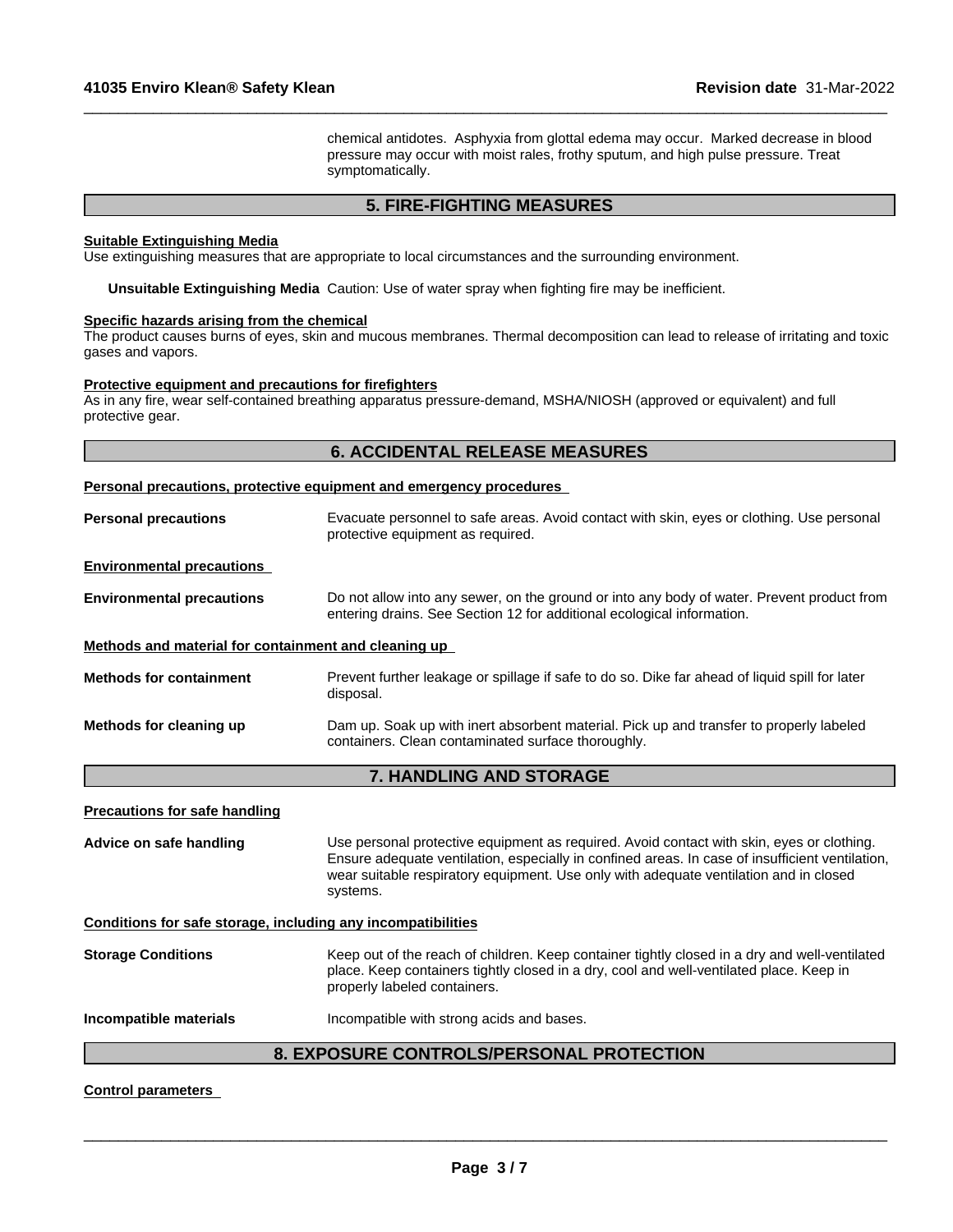| <b>Exposure Guidelines</b>              | This product, as supplied, does not contain any hazardous materials with occupational<br>exposure limits established by the region specific regulatory bodies.                                                                                                                                                                                                                                                                      |
|-----------------------------------------|-------------------------------------------------------------------------------------------------------------------------------------------------------------------------------------------------------------------------------------------------------------------------------------------------------------------------------------------------------------------------------------------------------------------------------------|
| <b>Appropriate engineering controls</b> |                                                                                                                                                                                                                                                                                                                                                                                                                                     |
| <b>Engineering Controls</b>             | <b>Showers</b><br>Eyewash stations<br>Ventilation systems. Brush on or apply at the lowest practical pressure. Do not atomize<br>during application. Beware of wind drift. Proper work practices and planning should be<br>utilized to avoid contact with workers, passersby, and non-masonry surfaces. Application<br>equipment, scaffolding, swing stages and support systems must be constructed of acid<br>resistant materials. |
|                                         | Individual protection measures, such as personal protective equipment                                                                                                                                                                                                                                                                                                                                                               |
| <b>Eye/face protection</b>              | Tight sealing safety goggles. Face protection shield.                                                                                                                                                                                                                                                                                                                                                                               |
| Skin and body protection                | Wear protective gloves and protective clothing.                                                                                                                                                                                                                                                                                                                                                                                     |
| <b>Respiratory protection</b>           | If exposure limits are exceeded or irritation is experienced, NIOSH/MSHA approved<br>respiratory protection should be worn. Positive-pressure supplied air respirators may be<br>required for high airborne contaminant concentrations. Respiratory protection must be<br>provided in accordance with current local regulations.                                                                                                    |
| <b>General Hygiene Considerations</b>   | When using do not eat, drink or smoke. Regular cleaning of equipment, work area and<br>clothing is recommended. Take off all contaminated clothing and wash it before reuse.                                                                                                                                                                                                                                                        |

 $\_$  ,  $\_$  ,  $\_$  ,  $\_$  ,  $\_$  ,  $\_$  ,  $\_$  ,  $\_$  ,  $\_$  ,  $\_$  ,  $\_$  ,  $\_$  ,  $\_$  ,  $\_$  ,  $\_$  ,  $\_$  ,  $\_$  ,  $\_$  ,  $\_$  ,  $\_$  ,  $\_$  ,  $\_$  ,  $\_$  ,  $\_$  ,  $\_$  ,  $\_$  ,  $\_$  ,  $\_$  ,  $\_$  ,  $\_$  ,  $\_$  ,  $\_$  ,  $\_$  ,  $\_$  ,  $\_$  ,  $\_$  ,  $\_$  ,

# **9. PHYSICAL AND CHEMICAL PROPERTIES**

### **Information on basic physical and chemical properties**

| <b>Physical state</b><br>Appearance<br><b>Color</b> | Liquid<br>clear<br>amber | Odor<br><b>Odor threshold</b> | Fresh<br>No information available |
|-----------------------------------------------------|--------------------------|-------------------------------|-----------------------------------|
| <b>Property</b>                                     | Values                   | Remarks • Method              |                                   |
| рH                                                  | 0.334                    | @ 1:3 Dilution                |                                   |
| Melting point / freezing point °F                   | $-30 °C /$<br>-22 °F     |                               |                                   |
| Boiling point / boiling range                       | No information available |                               |                                   |
| <b>Flash point</b>                                  |                          | Not Applicable                |                                   |
| <b>Evaporation rate</b>                             | No information available |                               |                                   |
| Flammability (solid, gas)                           | No information available |                               |                                   |
| <b>Flammability Limit in Air</b>                    |                          |                               |                                   |
| <b>Upper flammability limit:</b>                    | No information available |                               |                                   |
| Lower flammability limit:                           | No information available |                               |                                   |
| Vapor pressure                                      | No information available |                               |                                   |
| Vapor density                                       | No information available |                               |                                   |
| <b>Specific gravity</b>                             | 1.16                     |                               |                                   |
| <b>Water solubility</b>                             | completely soluble       |                               |                                   |
| Solubility in other solvents                        | No information available |                               |                                   |
| <b>Partition coefficient</b>                        | No information available |                               |                                   |
| <b>Autoignition temperature</b>                     | No information available |                               |                                   |
| <b>Decomposition temperature</b>                    | No information available |                               |                                   |
| <b>Kinematic viscosity</b>                          | No information available |                               |                                   |
| <b>Dynamic viscosity</b>                            | No information available |                               |                                   |
|                                                     |                          |                               |                                   |

# **10. STABILITY AND REACTIVITY**

**Reactivity** No data available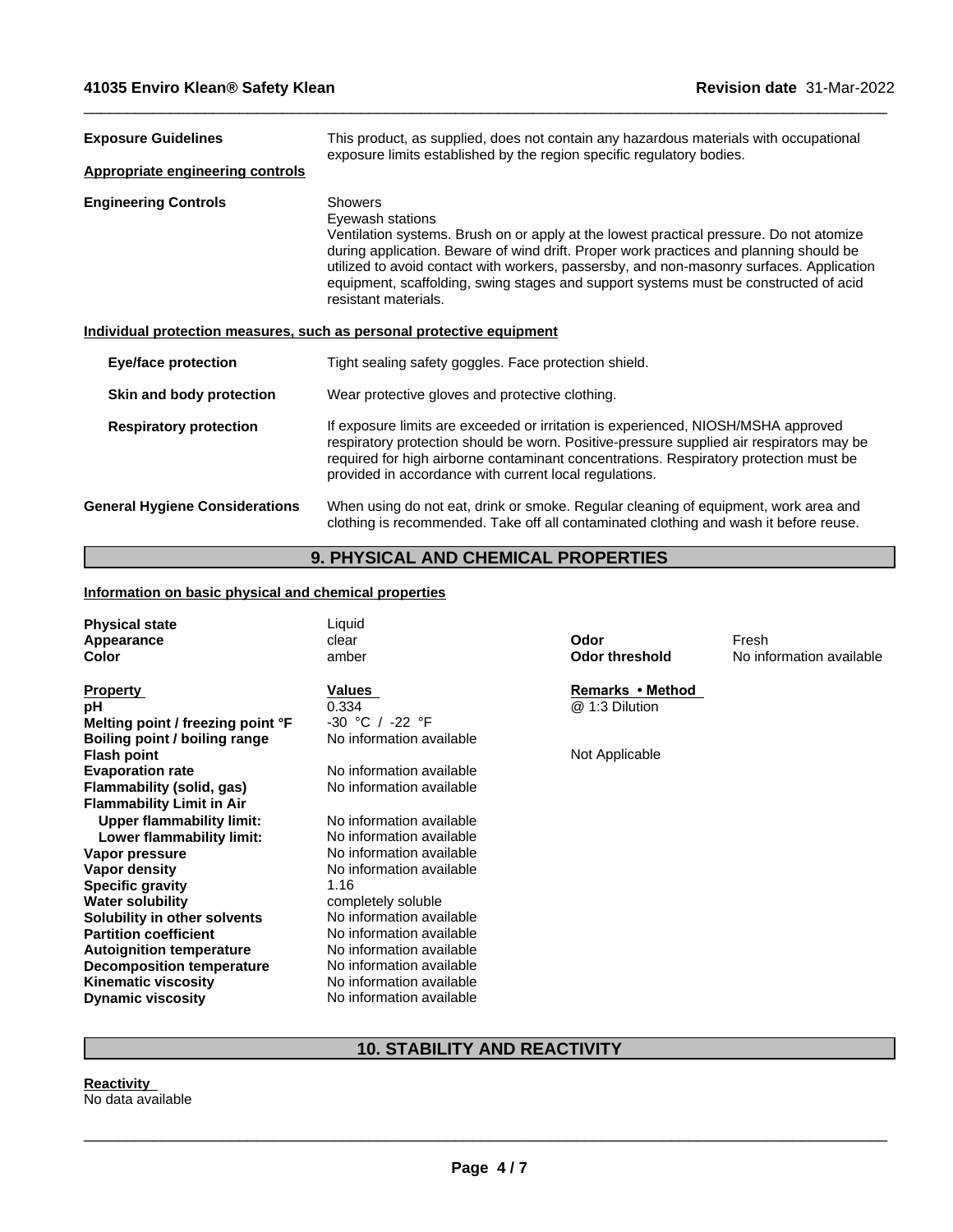#### **Chemical stability**

Stable under recommended storage conditions.

#### **Possibility of hazardous reactions**

None under normal processing.

#### **Conditions to avoid**

To avoid thermal decomposition, do not overheat.

#### **Incompatible materials**

Incompatible with strong acids and bases.

#### **Hazardous decomposition products**

Thermal decomposition can lead to release of irritating and toxic gases and vapors.

## **11. TOXICOLOGICAL INFORMATION**

 $\_$  ,  $\_$  ,  $\_$  ,  $\_$  ,  $\_$  ,  $\_$  ,  $\_$  ,  $\_$  ,  $\_$  ,  $\_$  ,  $\_$  ,  $\_$  ,  $\_$  ,  $\_$  ,  $\_$  ,  $\_$  ,  $\_$  ,  $\_$  ,  $\_$  ,  $\_$  ,  $\_$  ,  $\_$  ,  $\_$  ,  $\_$  ,  $\_$  ,  $\_$  ,  $\_$  ,  $\_$  ,  $\_$  ,  $\_$  ,  $\_$  ,  $\_$  ,  $\_$  ,  $\_$  ,  $\_$  ,  $\_$  ,  $\_$  ,

#### **Information on likely routes of exposure**

| <b>Product Information</b> | Corrosive                                                              |
|----------------------------|------------------------------------------------------------------------|
| <b>Inhalation</b>          | Avoid breathing vapors or mists.                                       |
| Eye contact                | Corrosive to the eyes and may cause severe damage including blindness. |
| <b>Skin Contact</b>        | Corrosive. Causes burns.                                               |
| <b>Ingestion</b>           | Do not taste or swallow.                                               |

#### **Component Information**

| <b>Chemical name</b> | D50/Orai                      | ∟D50/Dermal | <b>Inhalation LC50</b> |
|----------------------|-------------------------------|-------------|------------------------|
| Water                | Rat<br>ົ<br>∍mL/ka<br>ч<br>◡◡ |             |                        |
| 732-18-5<br>7700     |                               |             |                        |

#### **<u>Symptoms related to the physical, chemical and toxicological characteristics</u>**

**Symptoms** The product causes burns of eyes, skin and mucous membranes.

#### **Delayed and immediate effects as well as chronic effects from short and long-term exposure**

| <b>Sensitization</b>            | No information available.                                                                                 |
|---------------------------------|-----------------------------------------------------------------------------------------------------------|
| Germ cell mutagenicity          | No information available.                                                                                 |
| Carcinogenicity                 | This product does not contain any carcinogens or potential carcinogens as listed by OSHA,<br>IARC or NTP. |
| <b>Reproductive toxicity</b>    | No information available.                                                                                 |
| <b>STOT - single exposure</b>   | No information available.                                                                                 |
| <b>STOT - repeated exposure</b> | No information available.                                                                                 |
| <b>Aspiration hazard</b>        | No information available.                                                                                 |

## **Numerical measures of toxicity - Product Information**

| Unknown acute toxicity         | 2% of the mixture consists of ingredient(s) of unknown toxicity               |
|--------------------------------|-------------------------------------------------------------------------------|
|                                | The following values are calculated based on chapter 3.1 of the GHS document. |
| ATEmix (oral)                  | 2637 mg/kg                                                                    |
| <b>ATEmix (dermal)</b>         | 100050 mg/kg                                                                  |
| <b>ATEmix (inhalation-gas)</b> | 9546 mg/l                                                                     |
| ATEmix (inhalation-dust/mist)  | 313.1 mg/l                                                                    |

# **12. ECOLOGICAL INFORMATION**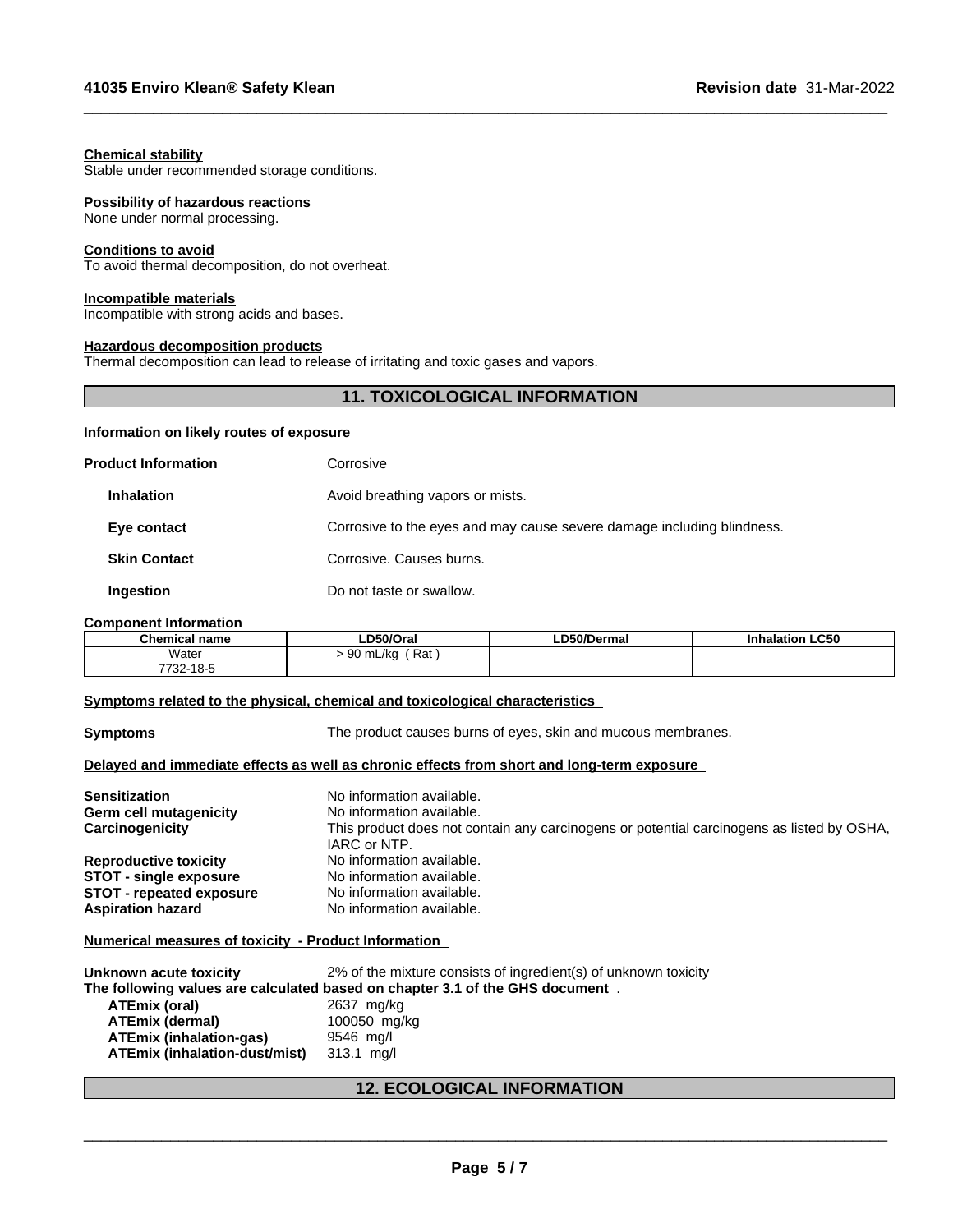#### **Ecotoxicity**

#### **Persistence and degradability** No information available.

**Bioaccumulation** No information available.

#### **Other adverse effects** No information available

## **13. DISPOSAL CONSIDERATIONS**

# **Waste treatment methods**

**Disposal of wastes** Disposal should be in accordance with applicable regional, national and local laws and regulations.

 $\_$  ,  $\_$  ,  $\_$  ,  $\_$  ,  $\_$  ,  $\_$  ,  $\_$  ,  $\_$  ,  $\_$  ,  $\_$  ,  $\_$  ,  $\_$  ,  $\_$  ,  $\_$  ,  $\_$  ,  $\_$  ,  $\_$  ,  $\_$  ,  $\_$  ,  $\_$  ,  $\_$  ,  $\_$  ,  $\_$  ,  $\_$  ,  $\_$  ,  $\_$  ,  $\_$  ,  $\_$  ,  $\_$  ,  $\_$  ,  $\_$  ,  $\_$  ,  $\_$  ,  $\_$  ,  $\_$  ,  $\_$  ,  $\_$  ,

**Contaminated packaging Do not reuse container.** 

**US EPA Waste Number** D002

## **14. TRANSPORT INFORMATION**

| Regulated                                                       |
|-----------------------------------------------------------------|
| UN3265                                                          |
| Corrosive liquid, acidic, organic, n.o.s. (Contains Urea Salts) |
|                                                                 |
|                                                                 |
|                                                                 |

## **15. REGULATORY INFORMATION**

### **International Inventories TSCA** Complies<br> **DSL/NDSL** Complies **Complies Legend:**

 *TSCA - United States Toxic Substances Control Act Section 8(b) Inventory DSL/NDSL - Canadian Domestic Substances List/Non-Domestic Substances List*

## **US Federal Regulations**

#### **SARA 313**

Section 313 of Title III of the Superfund Amendments and Reauthorization Act of 1986 (SARA). This product does not contain any chemicals which are subject to the reporting requirements of the Act and Title 40 of the Code of Federal Regulations, Part 372

| <b>SARA 311/312 Hazard Categories</b> |     |
|---------------------------------------|-----|
| Acute health hazard                   | Yes |
| <b>Chronic Health Hazard</b>          | No  |